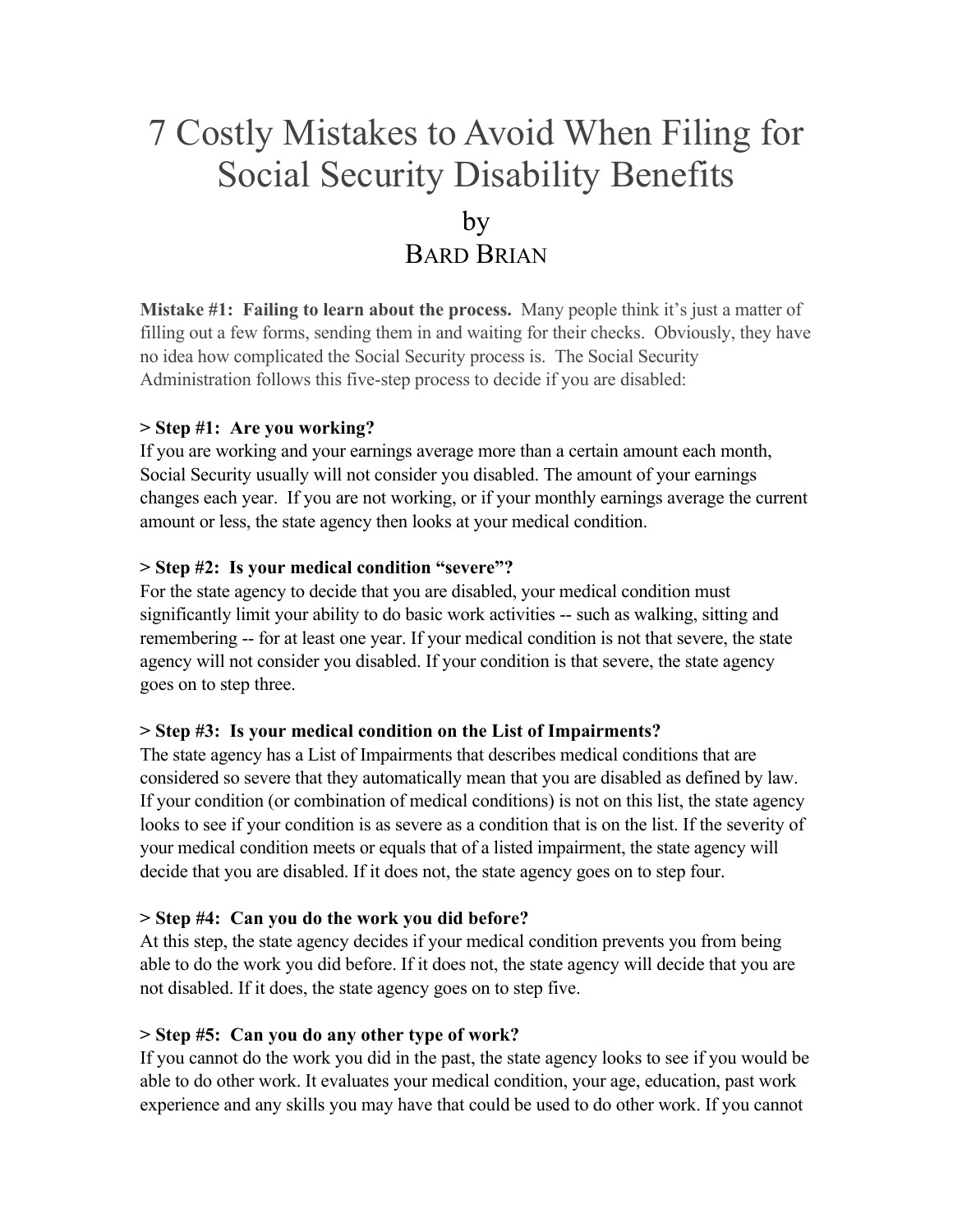do other work, the state agency will decide that you are disabled. If you can do other work, the state agency will decide that you are not disabled.

**Mistake #2: Failing to hire a lawyer.** Social Security will most likely deny your claim if you go through the process without hiring a lawyer. Most people who apply for Social Security Disability do not understand what is required to comply with the fine points and technicalities of the law. People hire accountants to make sure their tax returns comply with federal and state law. Likewise, people who are disabled should hire a disability lawyer to help them through the difficult claims process.

**Mistake #3: Failing to understand the full impact of your disability.** Some people downplay the extent of their disabilities, while others underestimate the effect of their disability on their daily lives. This is another important way a lawyer can help you through the disability process.

**Mistake #4: Overstating the impact of your disability.** Some people think they must exag-gerate their symptoms to convince the judge their disability is serious. When you overstate your disability, you call into question your entire claim. Every piece of evidence becomes suspect. And, in the end, all you do is hurt yourself. While you need to explain your case thoroughly, make sure what you present is accurate.

**Mistake #5: Failing to be specific about your work history and the requirements of your job.** One key part of applying for disability benefits is making clear on your application what your employer expects you to do on the job, and then showing accurately and credibly why you cannot perform this work any longer. If you don't offer clear and convincing evidence about these two points, Social Security will deny your claim.

**Mistake #6: Failing to meet the appeals deadline.** The Social Security Administration denies nearly all initial disability applications. In their denial letter, they tell you how to appeal their decision. Their formal appeals process has three levels. If you are denied at any level, you have only 60 days to appeal to the next level. If you miss the deadline, you must start the process again from the beginning.

**Mistake #7: Failing to pursue your claim and, instead, just giving up.** The application process is long and cumbersome. Add to that your disability, and you may decide "It's just not worth it." Please don't give up. If you meet Social Security's requirements, you have earned the right to receive disability benefits. In addition, a finding of disabled is required to secure other financial support, such as Medicare benefits and retirement protection. Hiring a lawyer to represent you can make this application process much easier on you.